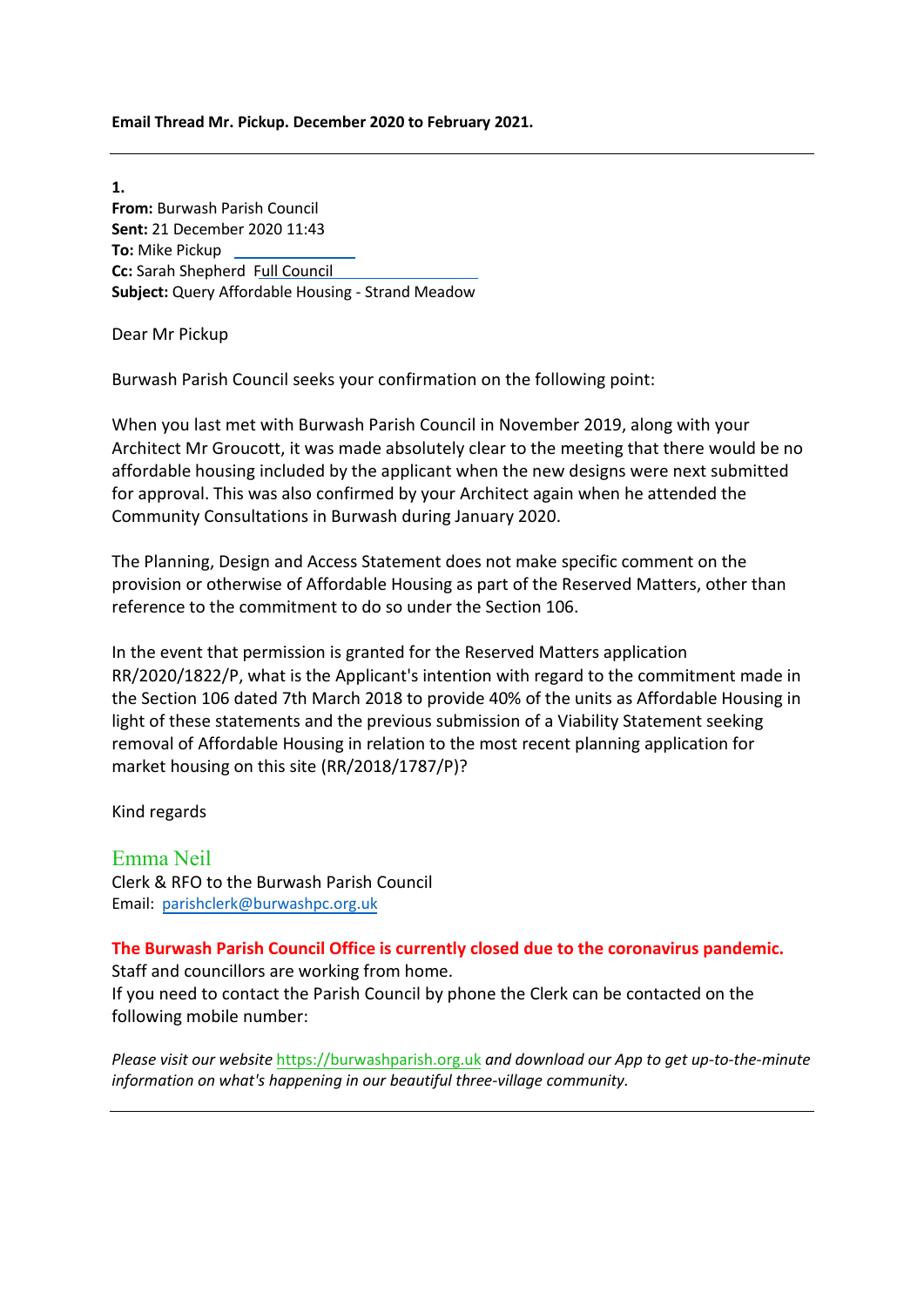**2. From:** Burwash Parish Council **Sent:** 08 January 2021 11:12 **To:** Mike Pickup **Cc:** Full Council ; Sarah Shepherd **Subject:** FW: Query Affordable Housing - Strand Meadow **Importance:** High

Dear Mr Pickup

I am writing again following on from my email dated 21<sup>st</sup> December. Council are looking for clarification on the issue of affordable housing. I have forwarded the initial email below for your reference. I would really appreciate a response. Thank you for your time.

Kind regards

Emma Neil Clerk & RFO to the Burwash Parish Council Email: [parishclerk@burwashpc.org.uk](mailto:parishclerk@burwashpc.org.uk)

**The Burwash Parish Council Office is currently closed due to the coronavirus pandemic.** Staff and councillors are working from home. If you need to contact the Parish Council by phone the Clerk can be contacted on the following mobile number:

*Please visit our website* [https://burwashparish.org.uk](https://burwashparish.org.uk/) *and download our App to get up-to-the-minute information on what's happening in our beautiful three-village community.*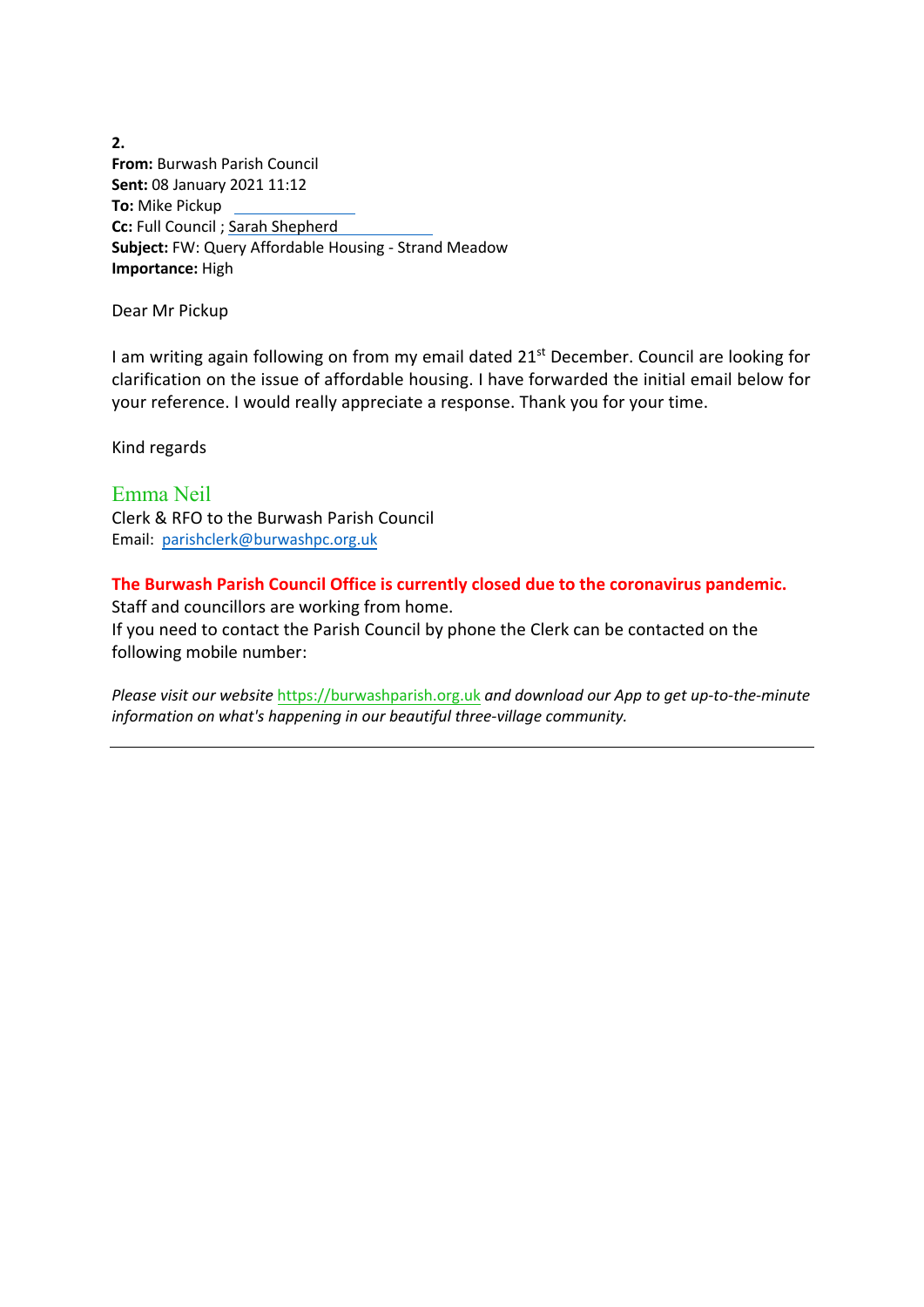Dear Ms Neil,

Sorry for the delayed response to your emails dated 21<sup>st</sup> December 2020 and 8<sup>th</sup> January 2021. The application has been submitted under the provisions of condition 3 of the outline consent (i.e. relating to the submission of reserved matters within three years of the date of the outline consent) and seeks to discharge the reserved matters set out in condition 1. The application also provides details to seek to discharge planning conditions 7, 8, 9, 10,13 and 19 of the outline planning consent.

In the event that this application is granted, before the consent can be implemented (within the timescale set out in condition 4), the other outline planning conditions requiring the submission of details prior to the commencement of development will also need to be discharged, as will the requirements of the planning obligation which includes provisions for affordable housing. As provisions for affordable housing have already been dealt with this as part of the outline consent, this is not a matter for the determination of this reserved matters application.

Kind Regards

## **Mike Pickup MRTPI**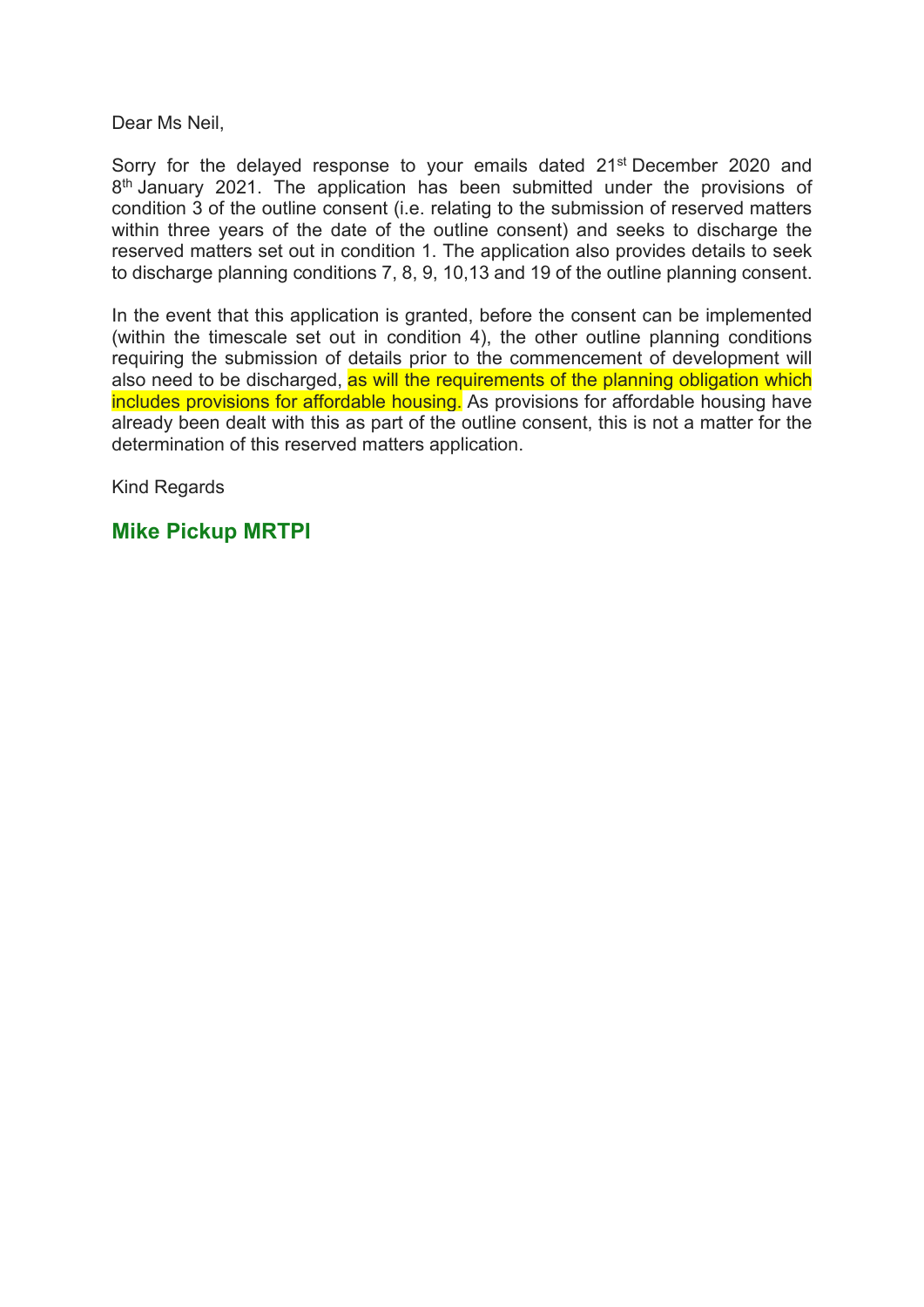

5 th February 2021

Dear Mrs Shepherd & Mr Hickling

## **RE: Mr Pickup Email 03 February 2021.**

I have read Mr Pickup's email regarding my queries on affordable housing and the Reserved Matters application RR/2020/1822/P and would appreciate your assistance on several points as I am still confused.

1). The Reserved Matters application includes, along with other items, details about the design and layout of the housing, but there is nothing to show which of the units will be affordable and whereabouts they will be located within the site. 

The Outline Planning Application in 2017 included this 'illustrative' information on the site/block plans and also explained the affordable housing make-up in the Design and Access statement below:

40% of the housing (12.8 dwellings) will be made available as  $3.3$ 'affordable' accommodation comprising intermediate housing and housing for rent. The illustrative layout plan shows how 12 of these affordable homes might be accommodated on the site, comprising an apartment building containing 8 x one and two bedroom flats and 2 x two bedroom houses and 2 x three bedroom houses. A commuted sum will provide for the balance of the 40% affordable housing and as previously, this would be the subject of a planning obligation.

Affordable housing was a condition of the original outline approval, so why is there no information provided, with regards to layout or indication as to which of the units are intended to be the affordable ones? There doesn't seem to be any detail of this in the Design and Access Statement. All I can find is reference to the Section 106 agreement saying: "The planning obligation also relates to affordable housing and this is not therefore, part of the reserved matters application".

2). Mr Pickup states in his email to me that the Applicant has confirmed that there has been no update of the Viability Assessment report since the one submitted for the Full Planning Application which went to RDC Planning Committee in January 2019. That application relied on the Viability Statement to remove all affordable housing.

If it is known that the site remains 'unviable' to provide 40% 'affordable' housing why is this not simply stated in the application?